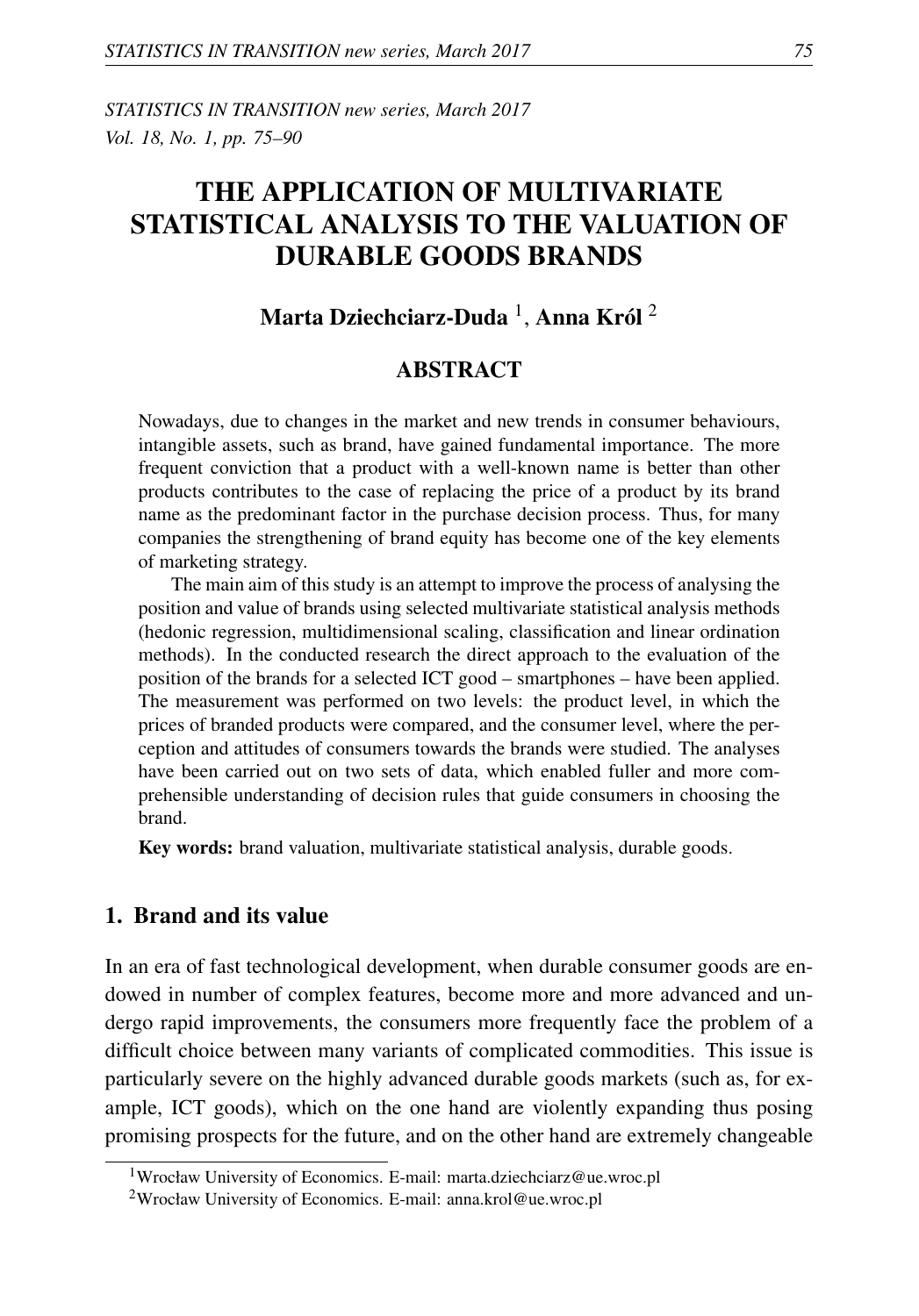and, furthermore, constantly experience shortening of the life cycles of products. In such unstable conditions one of the ways to win over the confused customers, induce their purchase decision and gain their trust and future loyalty is to create and strengthen the product brand. Increasing the brand value is particularly important on the markets where it is extremely difficult to fully assess the quality of the product before the purchase, and moreover the frequency of the purchases is low in comparison to the rapid pace of technological development, so that it is very hard for the consumers to build on their own experience of the past. Therefore, the well build brand might become a kind of safety buffer for the customers. It is known that brand names can convey information about various aspects of the product, such as reputation, reliability, quality, and also are synonyms of certain prestige and even social status and identity. Thus, they might provide the means for the customers to reduce risk level involved in the buying process and increase information efficiency of the purchase (see Keller and Lehmann (2006)).

The contemporary notion of brand name is understood as a much broader concept than originally comprehended. According to the classic definition formulated by the American Marketing Association (1960) brand name is  $($ ...) a name, term, symbol, or design, or logo or a combination of them used to identify and differentiate a product or service from the competitor in the marketplace". Thus, the main role of brand name in this early approach was to inform the potential customers about the product existence and discriminate it from other similar commodities. Nowadays the brand name notion encompasses much more. The brand represents broadly understood trust, as well as certain connection between the company and the consumer, and is extended to include representing certain quality level, introducing the image of prestige and social status, as well as building customers identity, among other things. Detailed discussion on modern brand definitions may be found, among others, in papers by de Chernatony and Dall'Olmo Riley (1998) and Maurya and Mishra (2012). Maurya and Mishra list 12 different aspects in which the brand have been regarded in the literature: brand as a logo, brand as a legal instrument, brand as a company, brand as a shorthand, brand as a risk reducer, brand as an identity system, brand as an image in consumer's mind, brand as a value system, brand as a personality, brand as relationship, brand as adding value and brand as an evolving entity. This multitude of various approaches and issues accounted for in brand name analyses shows the complexity of the brand name evaluation problem.

The presented approaches to brand definition can be related to the question of the brand equity assessment by assigning them to two major trends present in the literature: cognitive psychology and informational economics (cf. Aaker (1991), Erdem and Swait (1998), Erdem et al. (1999), Baltas and Saridakis (2010)).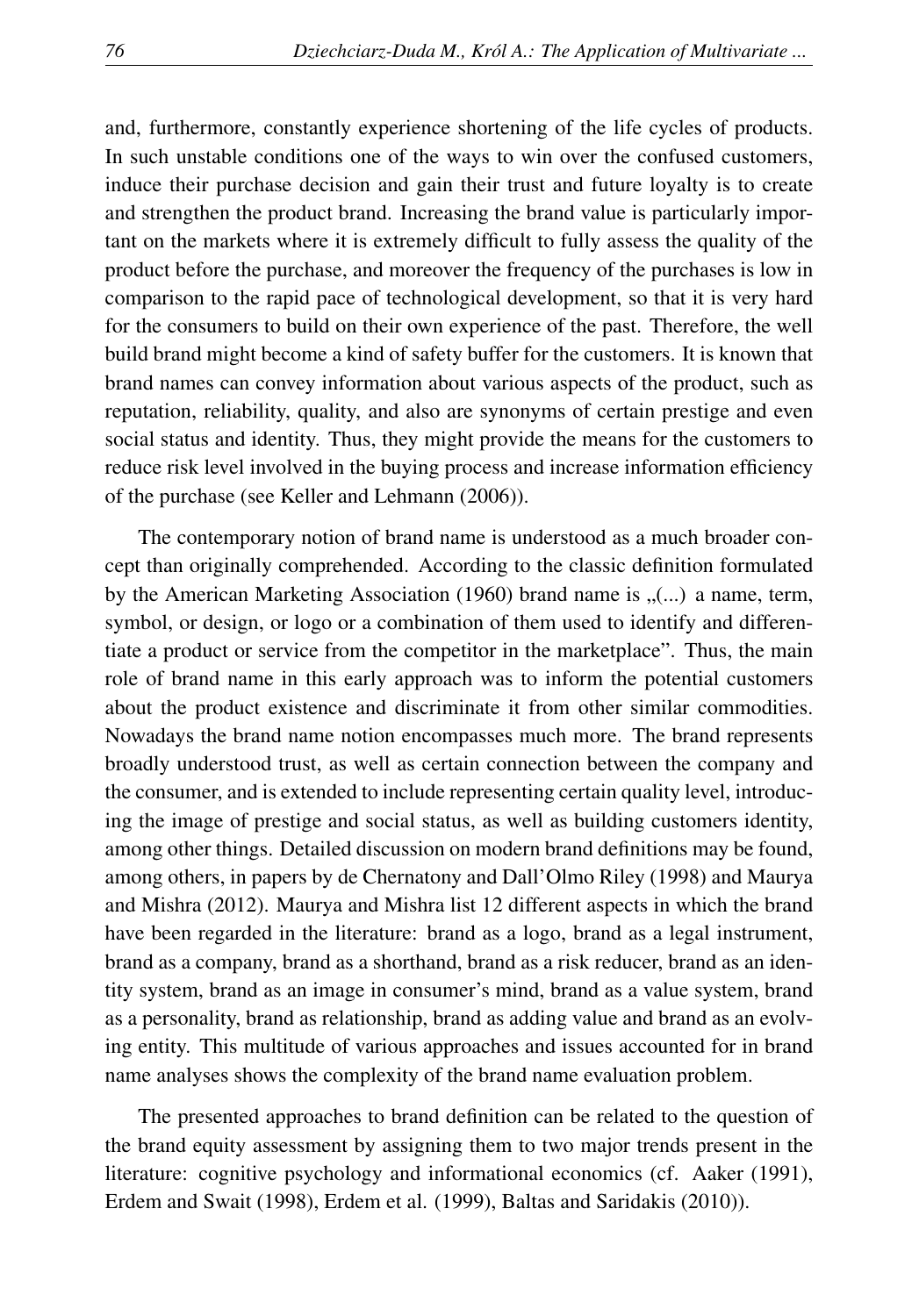The authors of the cognitive psychology concept define brand equity as the effect that the knowledge of the brand and its features has on the response and revealed preferences of the consumer (Aaker (1991); Keller (1993)). Crucial elements in the process of brand valuation include brand awareness (the degree to which consumer precisely recognizes the brand and associates it with the specific product), brand associations (the extent to which a particular brand calls to mind the attributes of a general product category), brand loyalty (the extent of the faithfulness of consumer to a particular brand), brand perceived quality (consumer's opinion of a brand's ability to fulfill expectations) and other proprietary brand assets (patents, trademarks, and channel relationships that prevent the competitors from eroding a customer base). The stronger and more positive those factors, the higher brand price premium. Informational economics approach somewhat differently presents the issue of brand equity (Erdem and Swait (1998)). This concept emphasizes the incompleteness of signals coming from the market, which forces the consumer to make decisions in a situation of partial misinformation. In this context, the brand is understood as a source of information on the quality of goods, as well as a way to reduce purchase risks and costs of searching for the right product on the market. Brand price premium reflect the return on the investment in creating and strengthening the brand made by the company.

The value of the brand name and its strength affect the mechanisms that occur during the process of purchasing goods by the consumer. Cobb-Walgren et al. (1995) showed a significant positive correlation between brand equity and consumer's brand preference. Moreover, an increase in brand value translates into higher purchase intentions and significantly influences the final purchase decision made by the customer. The more frequent conviction that a product with a wellknown name is better than other products contributes to the case of replacing the price of a product by its brand name as the predominant factor in the purchase decision process. Thus, for many companies the strengthening of brand equity has become one of the key elements of marketing strategy. The relationship and interactions between the brand and the actual purchase is schematically shown in Figure 1.

Brand is especially important on durable goods market, because of the specificity of the market and durable goods features. Durables typically cost substantially more than nondurable products and thus entail greater financial risk for consumers. Even though consumers are in the market for a short period and after purchase stay away for a long time, they undoubtedly spend a substantial amount of money in that period. The individual consumer is present on the market intermittently so it is difficult to evaluate the quality of the product before the purchase. Thus, customers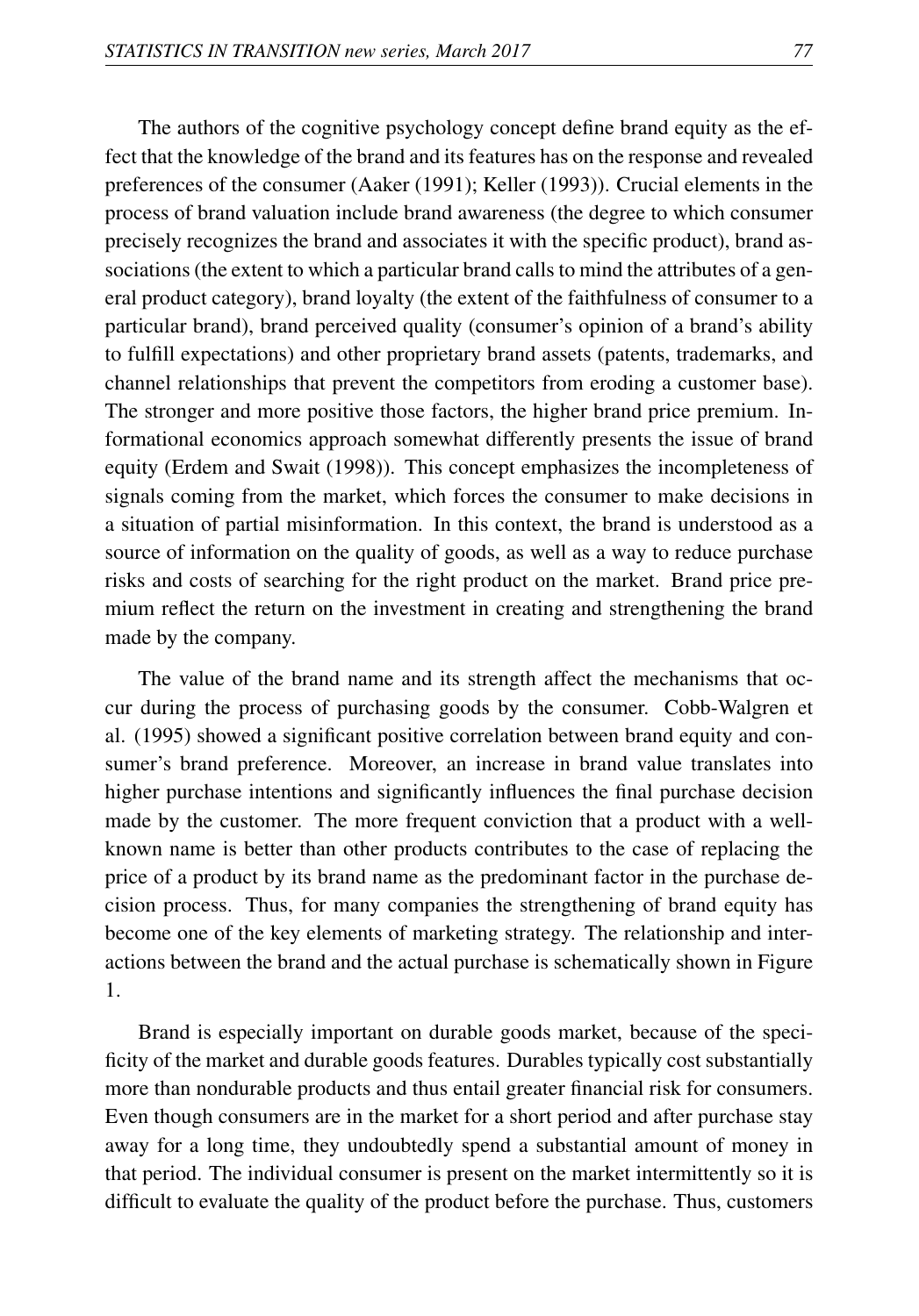

Figure 1: Brand equity in the purchase process (Source: based on Cobb-Walgren et al. (1995))

often rely on the brand name reputation in order to reduce the perceived risk and search costs.

Since in many cases brand is one of the most valuable intangible assets of the company, there is a necessity of developing accurate measures of brand equity. Brand equity measurement approaches include three main areas - one financial, and two more closely related to the marketing concepts (Keller and Lehmann (2006)):

- financial-based approach, which focuses on the monetary or financial value of the brand in the marketplace;
- consumer-based brand equity, which involves the value added to a product or service by consumers' associations and perceptions of a brand name;
- product-market-based approach.

It is worth noticing that brand in financial terms, as an asset of the company, is dependent on such factors as brand loyalty, brand awareness, perception of brand quality, brand associations (cf. Aaker (1991), which in fact are closely linked to the area of marketing in the company. Thus, financial and marketing approaches to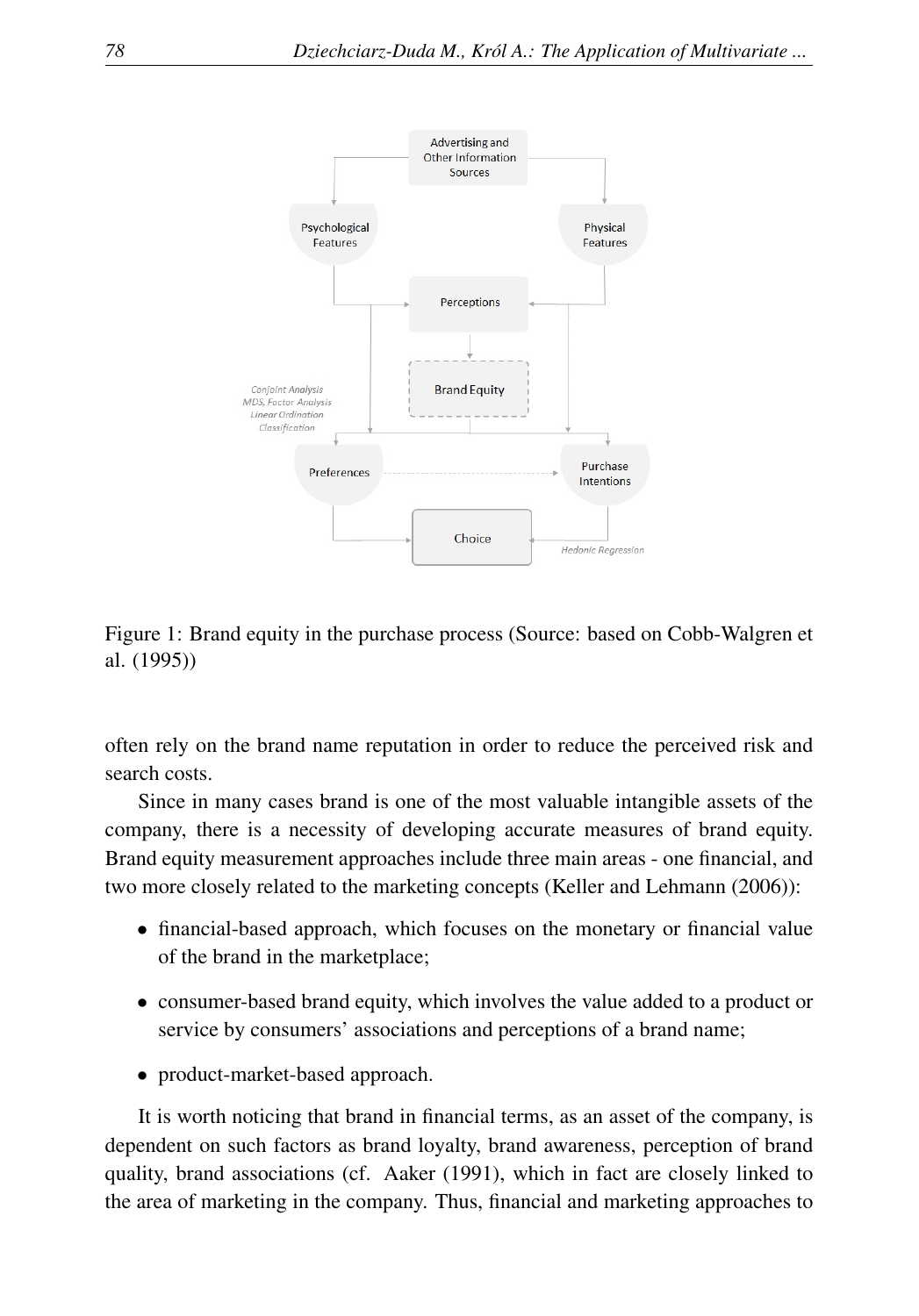brand valuation are closely related and the measurement of brand value is a complex multi-level issue. This paper focuses mainly on methods of brand valuation and brand equity measurement from marketing perspectives, and thus consumer-based and product-market-based measurement approaches are analysed. Measuring brand as a financial resource - analyses of the company's assets and all related aspects in the accounting areas of the company's operations are not the subject of this study. Further aspects of the presented research concerning consumer preferences may be found in a paper by Dziechciarz-Duda and Król (2016).

#### 2. Marketing approaches to brand equity measurement

From the marketing point of view both the product-market-based and consumerbased approaches are applied to brand valuation. In the product-market-based approach a strong brand is one that increases the effectiveness of advertising, differentiates the product from the competition and facilitates prospective expansion into new market segments. In this context, the brand value can be understood as an additional bonus due to the ownership of a particular brand, which is absent in the case of an equivalent, comparable product that does not have a strong brand. A common tool for brand valuation from the product-market perspective is the analysis of the price premium as an indicator of brand equity (Erdem et al. (1999); Netemeyer et al. (2004)). The price premium is defined as the amount of money the consumer is willing to pay for the product of preferred brand in comparison with other products having similar characteristics but different brand names (Kamakura and Russell (1993)). The price premium is considered as a valuable and comprehensive tool for brand equity measurement, which is in addition relatively easy to calculate and straightforward in interpretation. However, there are some critical views in the literature (Ailawadi et al. (2002)) indicating that the models used to calculate the price premium (e.g. hedonic models) do not directly capture the essential elements of the marketing mix (e.g. advertising). Nevertheless, it is assumed that the forces of supply and demand, as well as other market mechanisms take into account all these aspects indirectly. From that point of view hedonic modeling is a useful statistical tool in the analysis of brand value at the product level.

Numerous studies devoted to issues of brand valuation focus on the consumerbased brand equity. This approach to brand value analysis is considered especially valuable because it directly examines the consumer behavior, which provides the basis for formulating marketing strategies (Keller (1993)). According to this approach the subject of analysis is the type of associations with the brand that comes to the mind of the customer. Moreover, it is assumed that the unique, positive and strong associations influence purchasing decisions of potential customers. Brand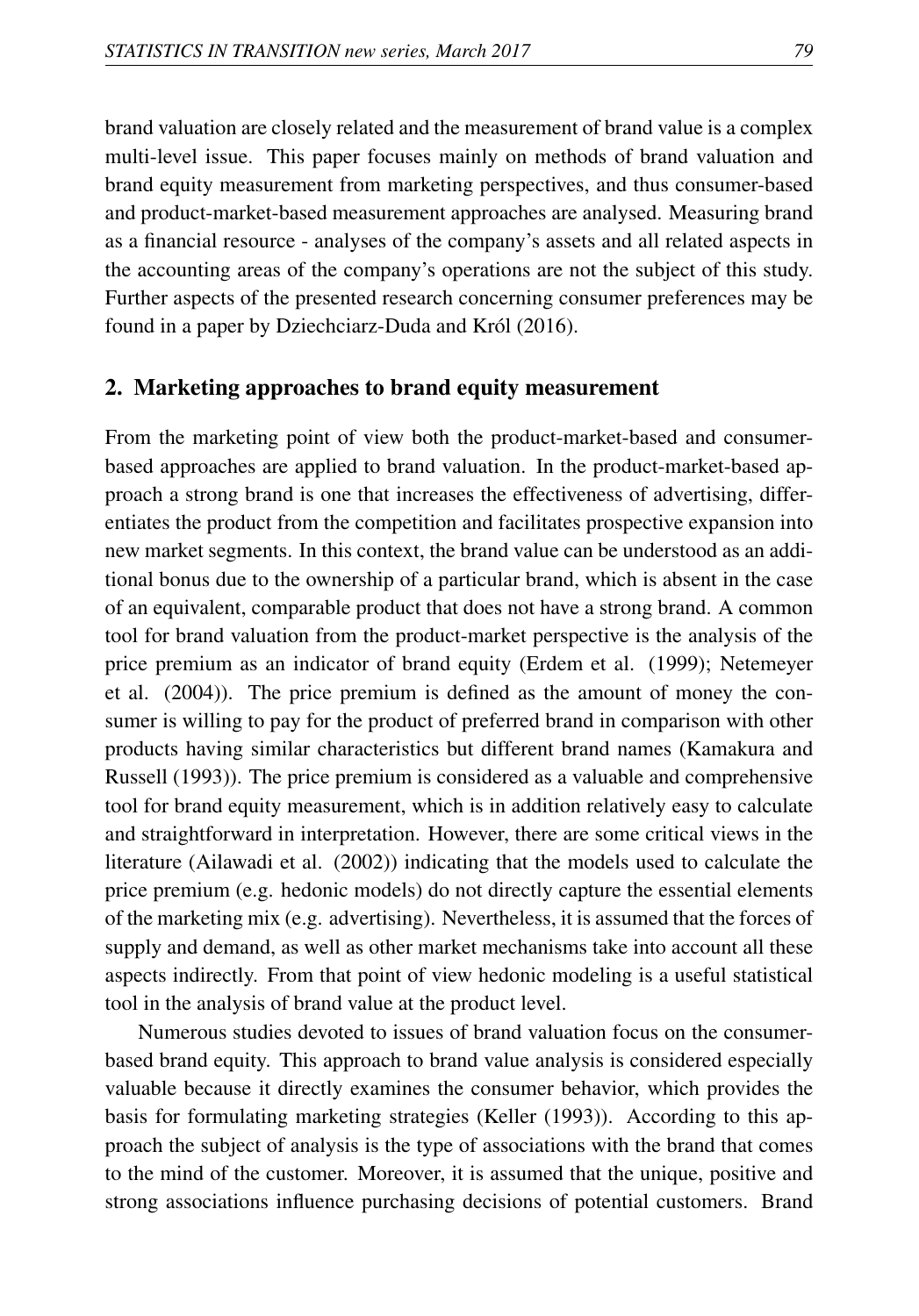value at the consumer level is connected with the knowledge of the brand and types of reactions toward the brand, which can be expressed in five areas (Keller and Lehmann (2006)): awareness (ranging from recognition to recall), associations (encompassing tangible and intangible product considerations), attitude (ranging from acceptability to attraction), attachment (ranging from loyalty to addiction) and activity (including purchase and consumption frequency).

As mentioned before, the purchase process is a complex and multi-faceted operation (Figure 1), and the preferences of consumers (including the preference towards the brand), purchase intentions and the actual purchasing decision form composite relations. This raises the question whether declarative behaviours of the consumers always translate directly into actual purchasing decisions. As numerous research on the process of buying suggests, the declared preference towards the brand is highly correlated with customers' choices, but there are markets where this relationship is weaker. Undoubtedly, consumer durables market falls into that category. On durable goods markets, only few percent of the declared intention of buying is actually implemented (cf. Dziechciarz (2008), Cobb-Walgren et al. (1995), Morwitz and Schmittlein (1992)), which pose a particular challenge for analyses of consumer future reactions to the elements of marketing mix.

Given the above concerns, it seems reasonable to confront the results of studies assessing the brand at the consumer level with the objective study of the current market offer (product level approach). The combined application of these approaches to brand valuation and juxtaposition of the results of the brand analyses from the consumer and the market perspectives provides added value in the form of additional information and areas open to interpretation. On the basis of the consumer preferences research one can obtain information about subjective associations with the brand. Such a study is extremely valuable because it provides insights into individual attitudes of potential customers. The obvious disadvantage of this approach lies in its subjectivity. In addition, there are many signs saying that declarative behaviours do not always translate into actual purchasing decisions. Therefore, the authors believe that there is a need to confront the subjective brand valuations provided by the consumers with the information from the market (i.e. the calculated price premium based on existing market offer).

In the following part of the paper an empirical example illustrating the possible applications of multivariate statistical methods for the brand equity measurement for selected durable good - smartphone - will be presented. The estimated parameters from an econometric model based on the data showing the market offer will be compared with assessments of brands from a study of consumer preferences towards brands. Thus, on the product-market level of brand valuation, hedonic regression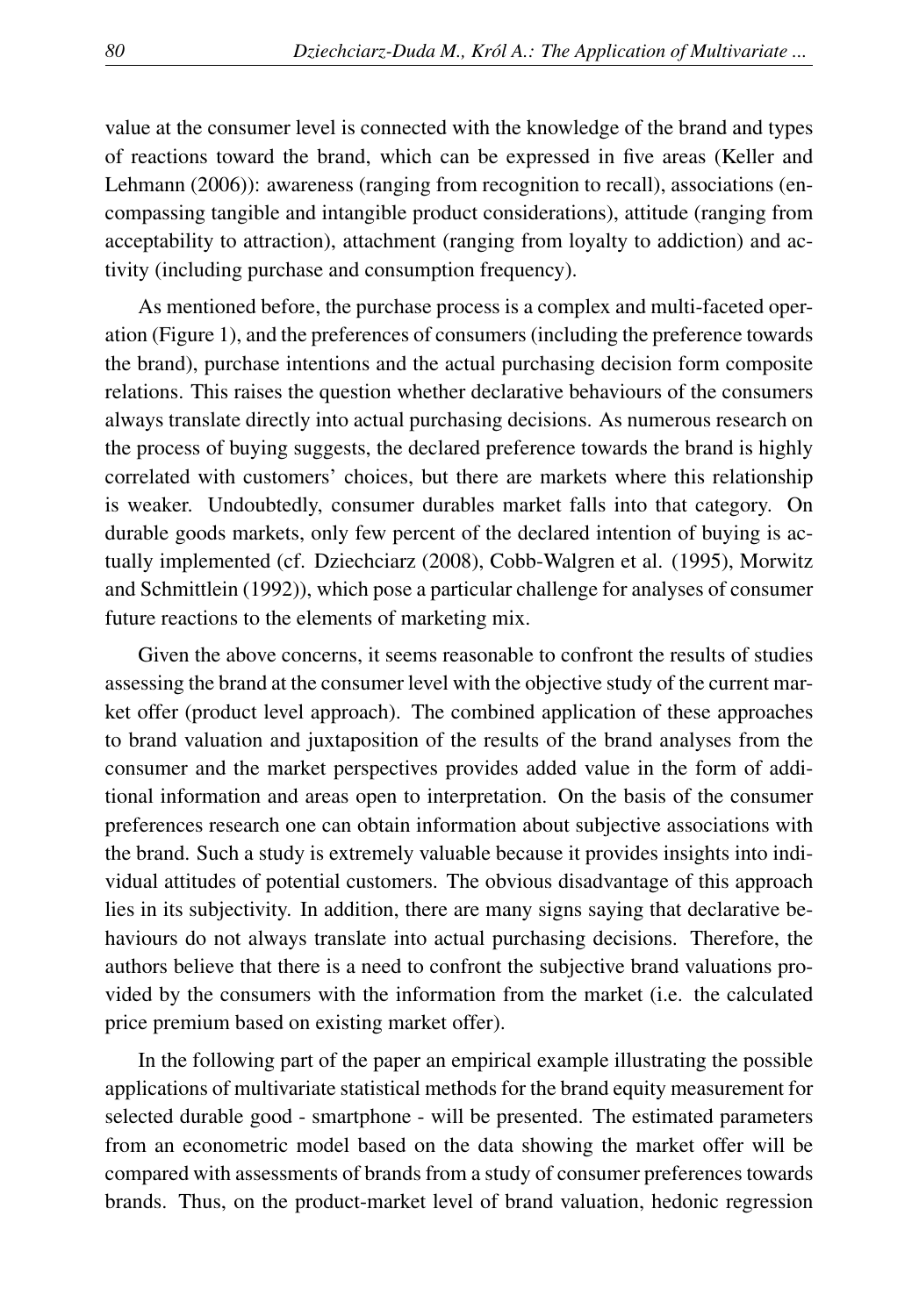model will be used. In turn, on the consumer-base level multidimensional scaling, linear ordering and hierarchical classification methods will be applied.

## 3. Data sets

The presented analyses have been carried out on two separate sets of data. On the product level the prices and significant characteristics of smartphones (including brands) were collected from price lists available on an Internet website of one of the biggest in Poland price comparison service provider, whereas on the consumer level the perception and attitudes of consumers towards the smartphone brands were measured using a specifically designed on-line survey. This two-sided approach enabled fuller and more comprehensible understanding of decision rules that guide consumers in choosing the brand of a smartphone.

## 3.1. Data set for hedonic analysis

Database used in this part of the study have been created using a tool for data collection from web pages created by the authors. The data originate from Polish price comparison service providers. The data set comprises 910 smartphones of 27 different brands offered in Internet shops in Poland in February 2015. Each offer is described by price (PRICE [PLN]) and the following smartphones' characteristics: SCREEN – screen size [inch], STORAGE – internal storage [GB] and CAMERA – camera resolution [Mpix]. Moreover, the following dummy variables (take value 1 if the feature is present and 0 otherwise) were used: LTE, GPS, ANDROID, as well as dummies representing the brands.

#### 3.2. On–line survey data set

The data from on-line survey was gathered in February 2015 among the students of Wrocław University of Economics. The questionnaire was focused on measuring consumers' preferences towards smartphone characteristics and possible applications of the device. The sample consisted of 451 respondents selected based on their accessibility and proximity (convenience sampling).

The respondents were expected to asses popular brands of a smartphone, its important characteristics, as well as the common usage patterns of the device. Thus, in order to evaluate the analyzed criteria, each respondent have created his individual rankings of the brand names, the criteria, that would be taken into account while purchasing a smartphone and the common usage patterns of a smartphone. Moreover, the respondents have assessed the brand names of smartphones by assigning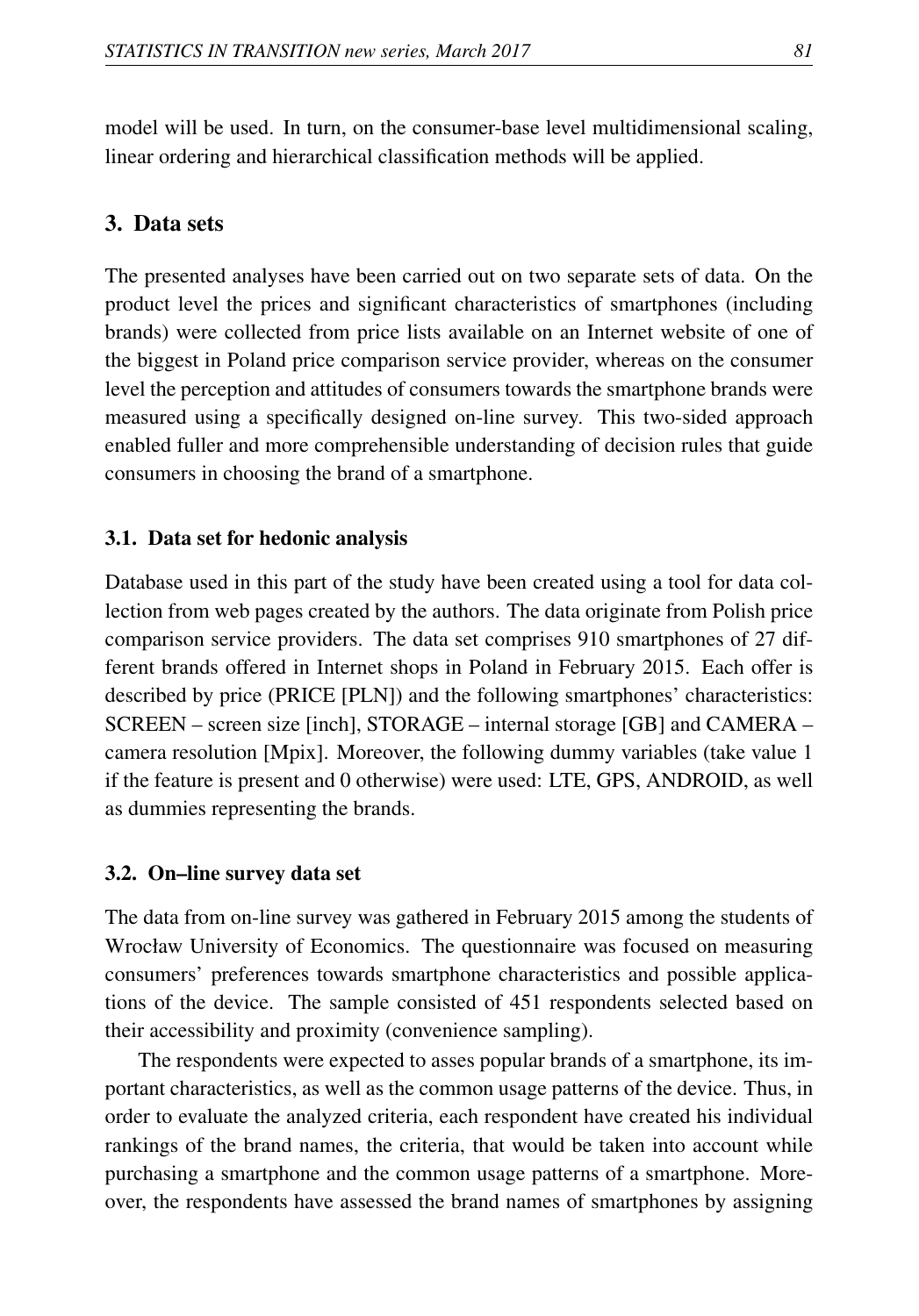the rate (on 5-point scale: 5 - highest rate, 1 - lowest rate) to five brand attributes: prestige, design, modernity, support and reliability.

## 4. Product level approach

#### 4.1. Hedonic modelling

The foundations of hedonic methods are formed by the so-called hedonic hypothesis, which states that heterogeneous commodities are characterized by a set of relatively homogeneous attributes (characteristics) relevant both from the point of view of the customer and the producer (Brachinger (2002); Dziechciarz (2004)). The relationship between the price of commodity (*PRICE*) and the set of its characteristics  $(X)$  described by certain function  $f$  is called hedonic regression and may be described in the following general notation:

$$
PRICE = f(X; \beta; \varepsilon), \tag{1}
$$

where  $\varepsilon$  is the error term of the model. The estimate of the vector of parameters, obtained by estimation of the correctly specified hedonic regression model using data set, allows to calculate the prices of individual characteristics of the given good (so-called hedonic prices or implicit prices). It is assumed that the consumers derive utility from goods attributes, and therefore the hedonic prices reflect the willingness to pay for certain levels of attributes. In that context the hedonic model may be used to measure the brand price premium.

#### 4.2. Estimation results

The results of estimation of the hedonic model for smartphone prices are presented in Table 1. The best functional form turned out to be the model with dependent variable transformed to logarithm (lnPRICE), and some of the independent variables in logarithmic transformation (SCREEN, CAMERA), and quadratic transformation (STORAGE). Due to heteroskedasticity of the error term weighted least squares method proposed by White (1980) was applied for model estimation.

Out of 27 brand names present in the dataset 18 were statistically significant (in the parentheses number of models representing given brand is given): ACER (11), ALCATEL (24), ALIGATOR (6), APPLE (40), ARCHOS (7), ASUS (6), BLACK-BERRY (16), GIGABYTE (22), HTC (62), HUAWEI (37), LG (91), MOTOROLA (17), NOKIA (94), PRESTIGIO (41), SAMSUNG (217), SONY (87), ZOPO (15), ZTE (7). The remaining 9 brands formed the reference group: BE (9), GOCLEVER (25), KRUGER&MATZ (15), MANTA (6), MEDIA-TECH (10), MYPHONE (14),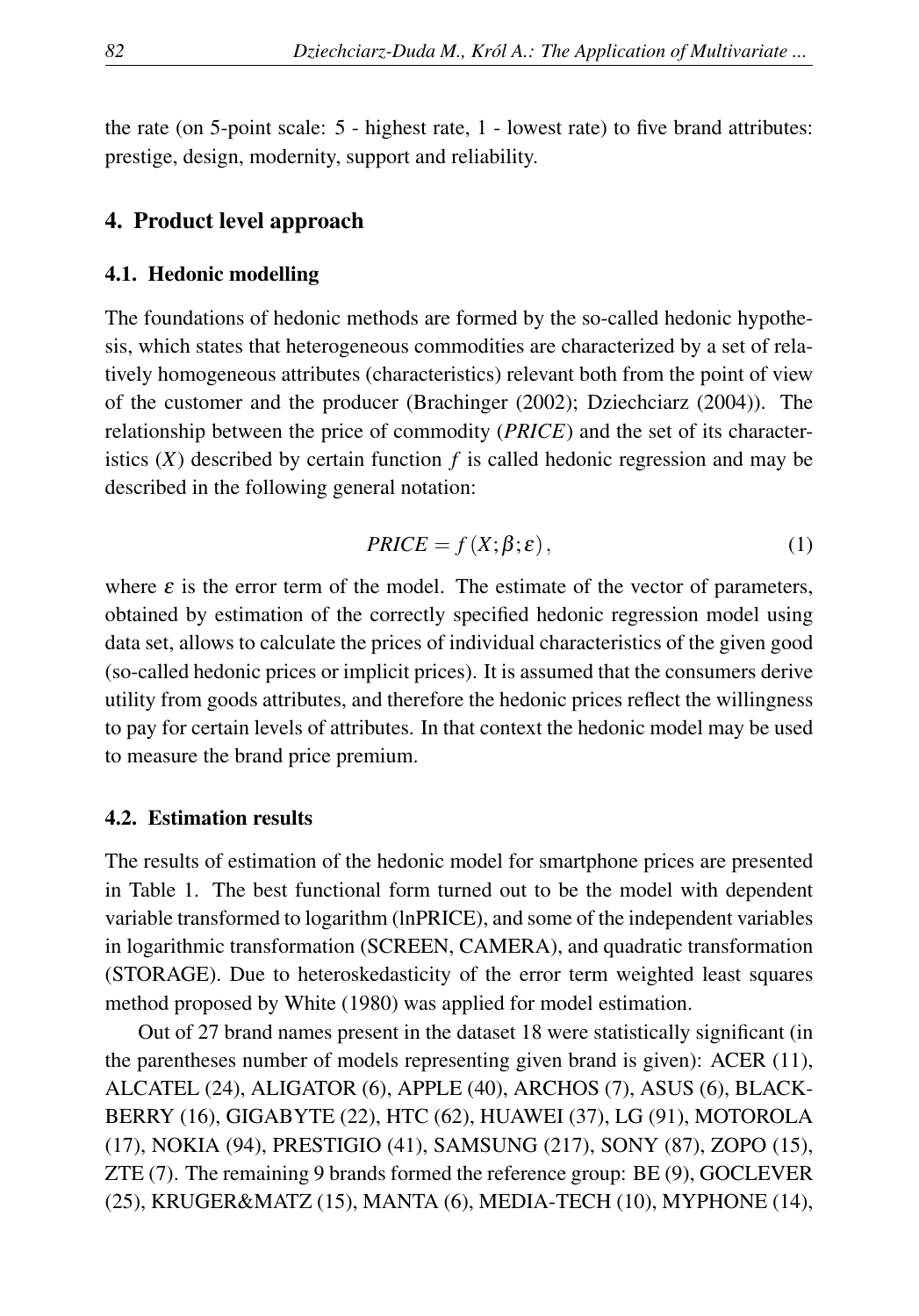OVERMAX (16), TELEFUNKEN (6), WIKO (9). Almost all variables in the model are highly statistically significant (on the significance level lower than 0.01). Variables ARCHOS and PRESTIGIO are significant on the level 0.05. The signs of obtained parameters estimates are in accordance with expectations. The goodnessof-fit of the model measured by adjusted  $R^2$  statistic is on the satisfactory level 90.85%.

|                      | Coefficient | $p$ -value |                   | Coefficient | $p$ -value |  |
|----------------------|-------------|------------|-------------------|-------------|------------|--|
| constant             | 3.789830    | 0.0000     | <b>ASSUS</b>      | 0.528194    | 0.0027     |  |
| <b>InSCREEN</b>      | 1.071200    | 0.0000     | <b>BLACKBERRY</b> | 0.806932    | 0.0000     |  |
| <b>InCAMERA</b>      | 0.340625    | 0.0000     | <b>GIGABYTE</b>   | 0.347101    | 0.0000     |  |
| <b>STORAGE</b>       | 0.031558    | 0.0000     | <b>HTC</b>        | 0.707189    | 0.0000     |  |
| STORAGE <sup>2</sup> | $-0.000348$ | 0.0000     | <b>HUAWEI</b>     | 0.383858    | 0.0000     |  |
| <b>ANDROID</b>       | $-0.129963$ | 0.0020     | LG                | 0.354884    | 0.0000     |  |
| <b>GPS</b>           | 0.120036    | 0.0015     | <b>MOTOROLA</b>   | 0.422555    | 0.0000     |  |
| <b>LTE</b>           | 0.149875    | 0.0000     | <b>NOKIA</b>      | 0.288791    | 0.0000     |  |
| <b>ACER</b>          | 0.407796    | 0.0000     | <b>PRESTIGIO</b>  | 0.087313    | 0.0194     |  |
| <b>ALCATEL</b>       | 0.281955    | 0.0000     | <b>SAMSUNG</b>    | 0.512381    | 0.0000     |  |
| <b>ALIGATOR</b>      | 0.419322    | 0.0017     | <b>SONY</b>       | 0.500371    | 0.0000     |  |
| <b>APPLE</b>         | 1.145070    | 0.0000     | <b>ZOPO</b>       | 0.170541    | 0.0024     |  |
| <b>ARCHOS</b>        | 0.136089    | 0.0408     | <b>ZTE</b>        | 0.431813    | 0.0000     |  |

Table 1. Hedonic model estimation results

The estimated parameters for various brands in the hedonic model can be interpreted as brand premiums - the surplus amounts the consumers are willing to pay just because the smartphone is of a certain brand. Table 2 presents the brand premiums for the brand names which were assessed by the respondents in the second part of the study. For example, the most valued brand is Apple. The smartphones from this producer are on average about 215% more expensive in comparison to the smartphones with brands from reference group, ceteris paribus.

Table 2. Smartphone brand premiums

| Brand name        | Brand premium | Brand name      | Brand premium |
|-------------------|---------------|-----------------|---------------|
| <b>APPLE</b>      | 214.27%       | <b>MOTOROLA</b> | 52.59%        |
| <b>BLACKBERRY</b> | 124.10%       | <b>HUAWEI</b>   | 46.79%        |
| <b>HTC</b>        | 102.83%       | LG              | 42.60%        |
| <b>SAMSUNG</b>    | 69.59%        | <b>NOKIA</b>    | 33.48%        |
| <b>SONY</b>       | 64.93%        | <b>GOCLEVER</b> | -             |

## 5. Consumer level approach

For the analysis of the position of the brand at the consumer level three methods of multivariate statistical analysis have been applied. The first method, unfolding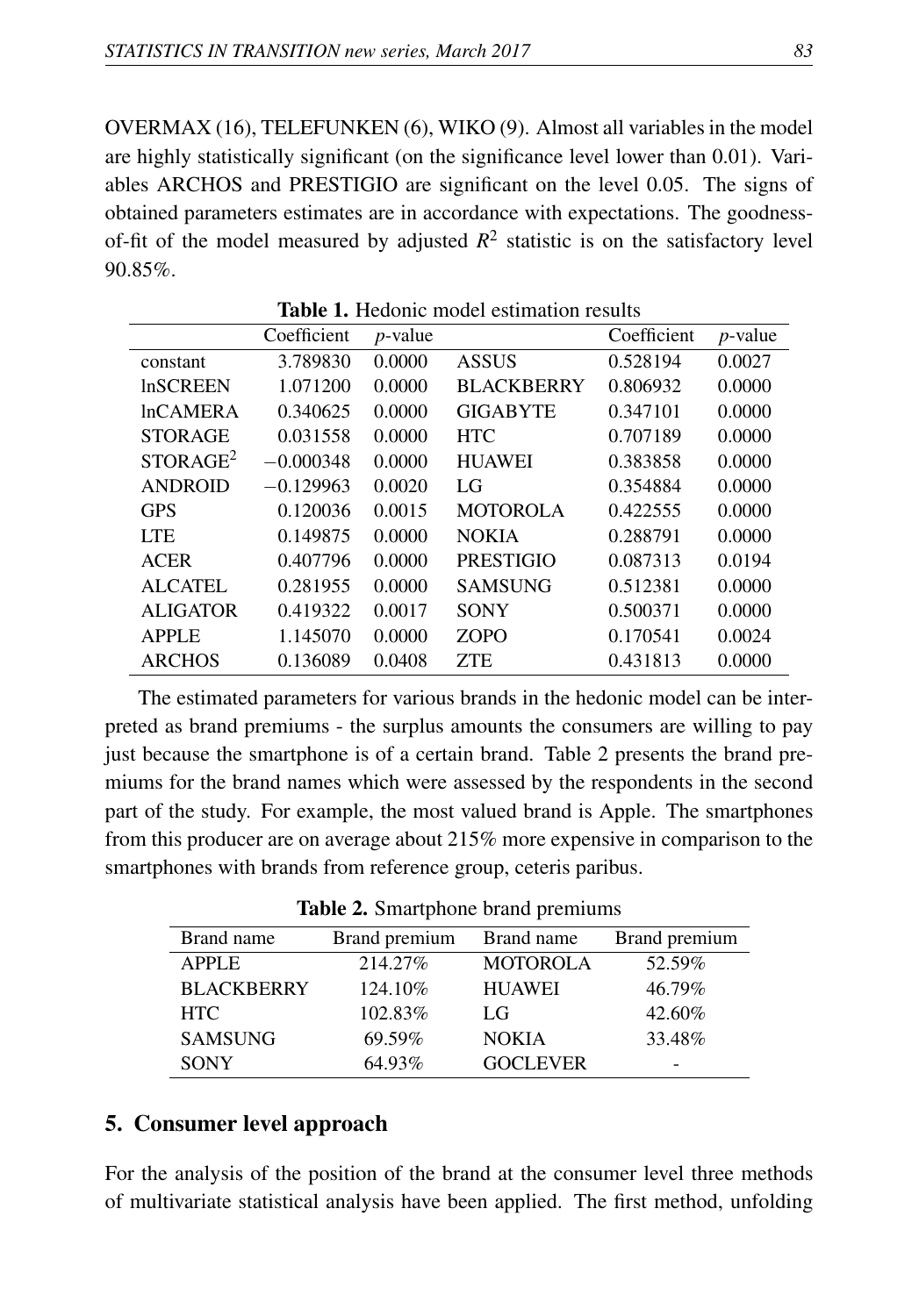

Figure 2: Preference map for smartphone brand names

analysis, belongs to a large group of multidimensional scaling methods, all of which result in the preference map creation. Multidimensional scaling is widely used in marketing research because it allows for intuitive interpretation of the results, including for example the evaluation of preference for brands (cf. Walesiak and Gatnar (2004)). The analysis was supplemented by the classification in which relatively homogeneous groups of brands were created. The similarity criterion in the clusters was the rating of selected brands of smartphones provided by the respondents. Both the perception map and the dendrogram obtained by the classification allows one to determine the groups of competing brands and provide guidance as to which brands are perceived by consumers as substitutes and which are considered exceptional. Additional analysis of consumers' preference towards brands included brands attributes such as: reliability, modernity, design, support, prestige and general brand image. On the basis of the respondents' evaluation of those criteria of brand quality, linear ordination was used, resulting in arrangement of brands from the most to the least preferred in view of the respondents.

#### 5.1. Multidimensional scaling

In the presented empirical example, the PREFSCAL procedure of unfolding analysis was applied. The method allows for the presentation of objects and respondents in a joint two-dimensional space, which provides information on their co-existence.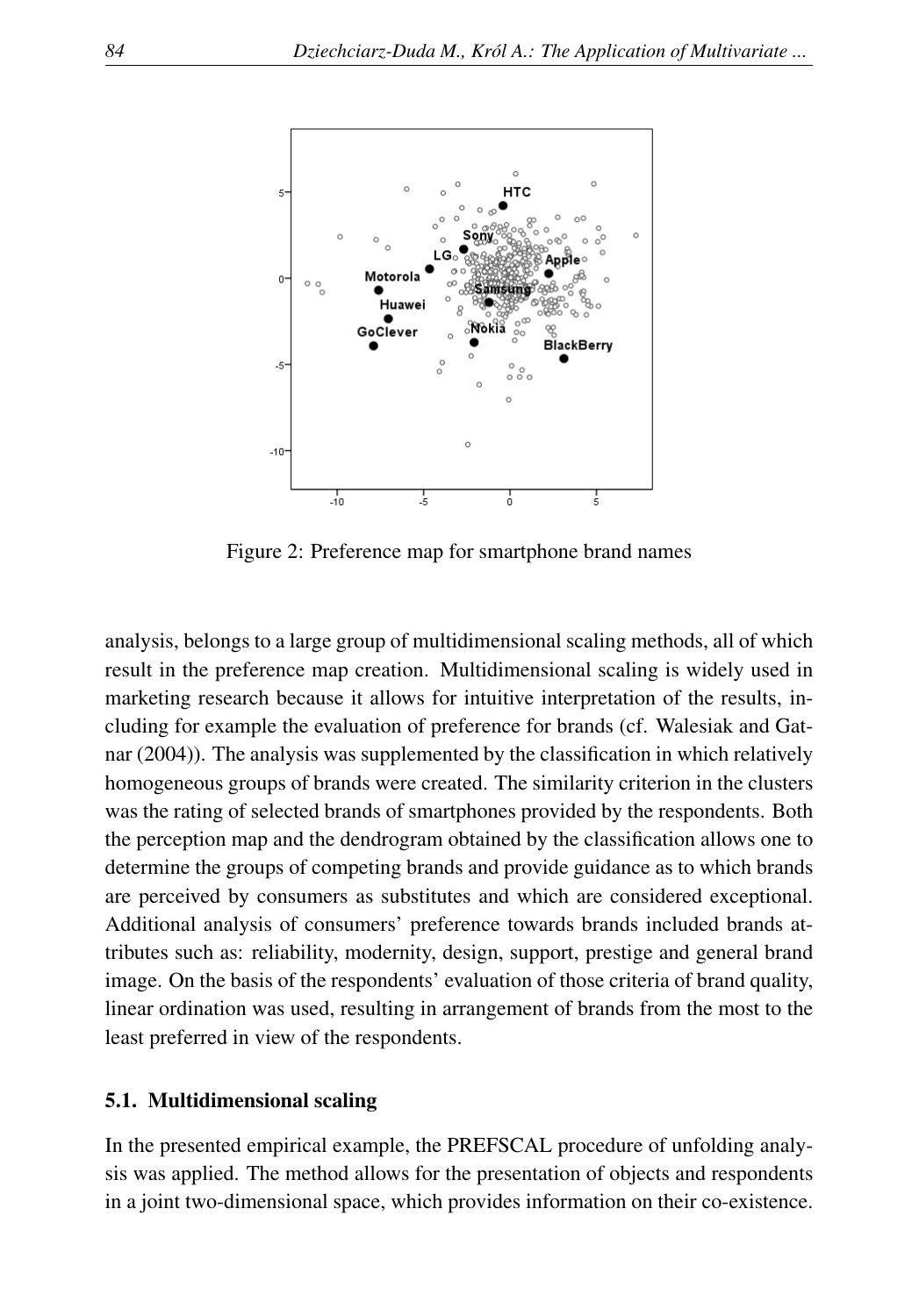

Figure 3: Dendrogram for smartphone brand names

The map of preferences (Figure 2) shows three groups of brands that are perceived by consumers in a similar manner. This observed result will be verified in the following example using hierarchical classification. By far the most preferred are the two leading brands in the market, Samsung and Apple, and slightly lower ranked is the Sony brand. Clearly, the Motorola, Huawei and GoClever brands are the least preferred by the respondents. In addition, it can be said that these brands (Motorola, Huawei and GoClever) are seen as substitutes, due to the small distance between these brands on the perception map. All other brands (Nokia, HTC, LG and BlackBerry) are valued by respondents with specific expectations and preferences.

#### 5.2. Classification of brands

In the classification procedure the evaluations of respondents' preferences towards brands were again used. The clusters were created using Ward method, which assures high homogeneity of obtained groups (cf. Walesiak and Gatnar (2004)). As a result of the procedure, three classes of brands were created, which on the one hand led to the creation of brands groups perceived in a similar manner, and on the other hand provided the initial ranking of brand preference.

The analysis of dendrogram confirmed previous findings regarding smartphone brands preferences (Figure 3). As before, the most valued brands are Apple, Samsung and Sony. Similarly, the least valued brands (Motorola, Huawei and GoClever) are arranged in a clearly separate group. In addition, obtained classification gives the possibility to create a preliminary ranking of brand preferences according to the characteristics of established groups. Top rated are Apple, Samsung, and Sony, fol-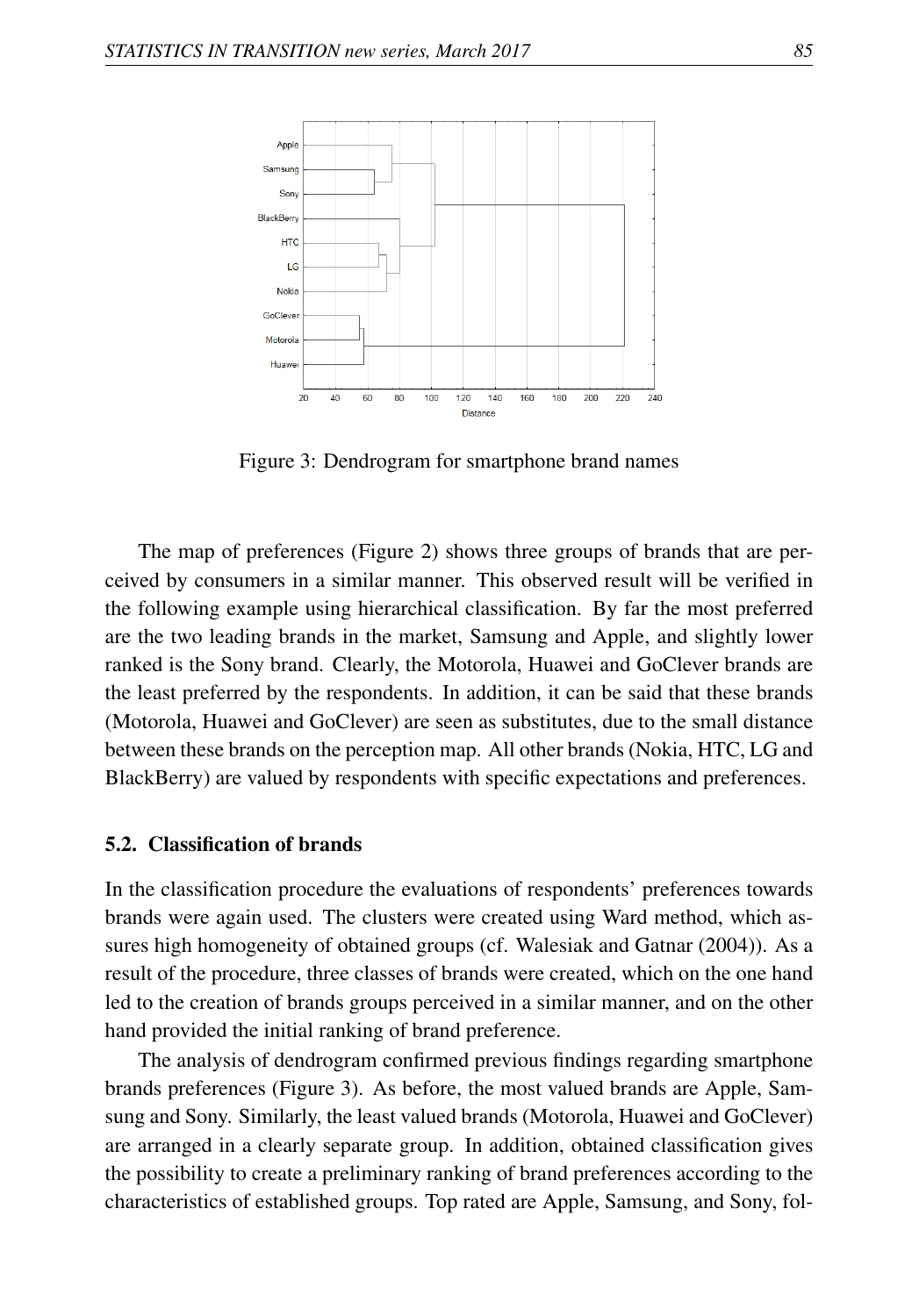

Figure 4: Measures of development for smartphone brands

lowed by another group, namely the brands BlackBerry, HTC, LG and Nokia. The brands GoClever, Motorola and Huawei are at the end of the ranking. This initial ranking is later verified using the classical method used to order objects according to multiple criteria at the same time - linear ordination.

#### 5.3. Linear ordination

In the final step of customer-based brands analysis the ranking of smartphones' brands from the most to least preferred was created. The applied tool was one of the commonly used method of linear ordination - the index of the development method first introduced by Hellwig (1968). The method has been repeatedly discussed in the literature, detailed procedure is described in Dziechciarz et al. (1986). The principal idea is based on the concept that the best possible brand should have the shortest taxonomic distance from the pattern of development, and the longest distance from the anti-pattern of development. The pattern of development represents the abstract object for which all characteristic have the most desirable values, in the respondents' opinions. The anti-pattern of development is the reverse - the abstract brand with the worst possible attributes. The multi-attribute ranking was created using six criteria describing the brands (reliability, modernity, design, support, prestige and general brand image), all of which were stimulants. In the study weights were not applied because of the assumption of equal participation of each variable in the creation of the synthetic measure. The higher the values of development measure, the better the place of brand preferences in the ranking. Thus, the procedure of linear ordination method allowed to order smartphones' brands from the most to least preferred taking into account all mentioned criteria.

The illustration of the obtained result is presented in Figure 4. The undisputed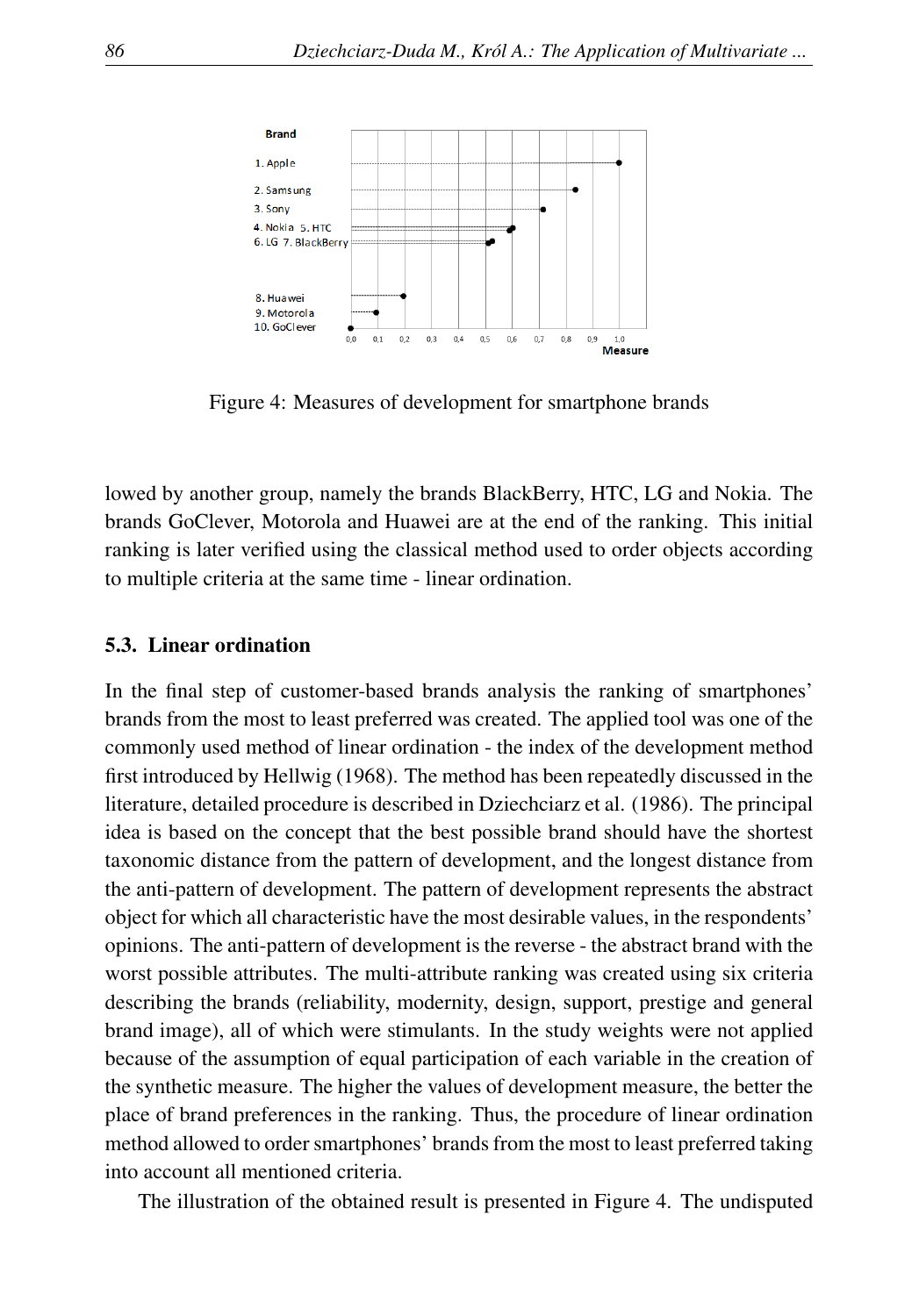leader in the ranking of the most preferred brands is Apple. The following positions are occupied by Samsung and Sony, respectively. On subsequent places Nokia and HTC, as well as LG and BlackBerry brands are located. Among the least appreciated brands are Huawei, Motorola and GoClever.

## 6. Summary and conclusions

The juxtaposition of the results from two approaches - product level and customer level - provides additional information on consumer preferences for brands. The main idea is to compare and interpret the results obtained from the estimated hedonic model and summarized in Table 2 with the results from multivariate methods presented in Figures 2, 3 and 4. In the case of some brands (e.g. Apple, Samsung, Sony, GoClever) both approaches give similar results suggesting compatibility of respondents' preferences with market brand valuation from hedonic analysis. It is worth noticing that the strongest convergence of consumer preferences occurs for the most preferred brand (Apple) and the least respected brand - GoClever. In the case of other brands (e.g. BlackBerry, Motorola) the respondents tend to appreciate the brands less regardless of their higher valuation on the product level. Finally, some brands (e.g. Nokia) are highly preferred despite significantly lower influence of the brand on the product price.

The presented empirical example confirmed that the selected multivariate statistical methods used to analyze consumer preferences are especially valuable because of the possible applications in the field of brand valuation and brand equity measurement. Both the multidimensional scaling and hierarchical classification allowed us to determine the groups of brands most and least preferred. In addition, it was possible to determine the position of each brand against the competition, and an indication of complementary brands. In order to confirm the pre-developed linear ranking linear ordination was used, which ultimately helped to identify the most and least preferred brands. It should be emphasized that the results of analyzes carried out by various methods of multivariate statistical analysis presented in the section on consumer lever approach were very consistent. However, as previously mentioned, the results are burdened with the subjectivity of respondents, and also with the possibility that not all statements will be reflected in future activities of the consumers. For this reason it is advisable to supplement the analysis of consumers brand evaluation with objective analysis of the price premiums. The confrontation of the results of consumer-based research with product-market based hedonic modelling allowed us to identify similar as well as divergent areas in the conducted empirical example. Such approach allows one, for example, to indicate those brands which are overvalued by the market and those that could be priced higher. Moreover, the analysis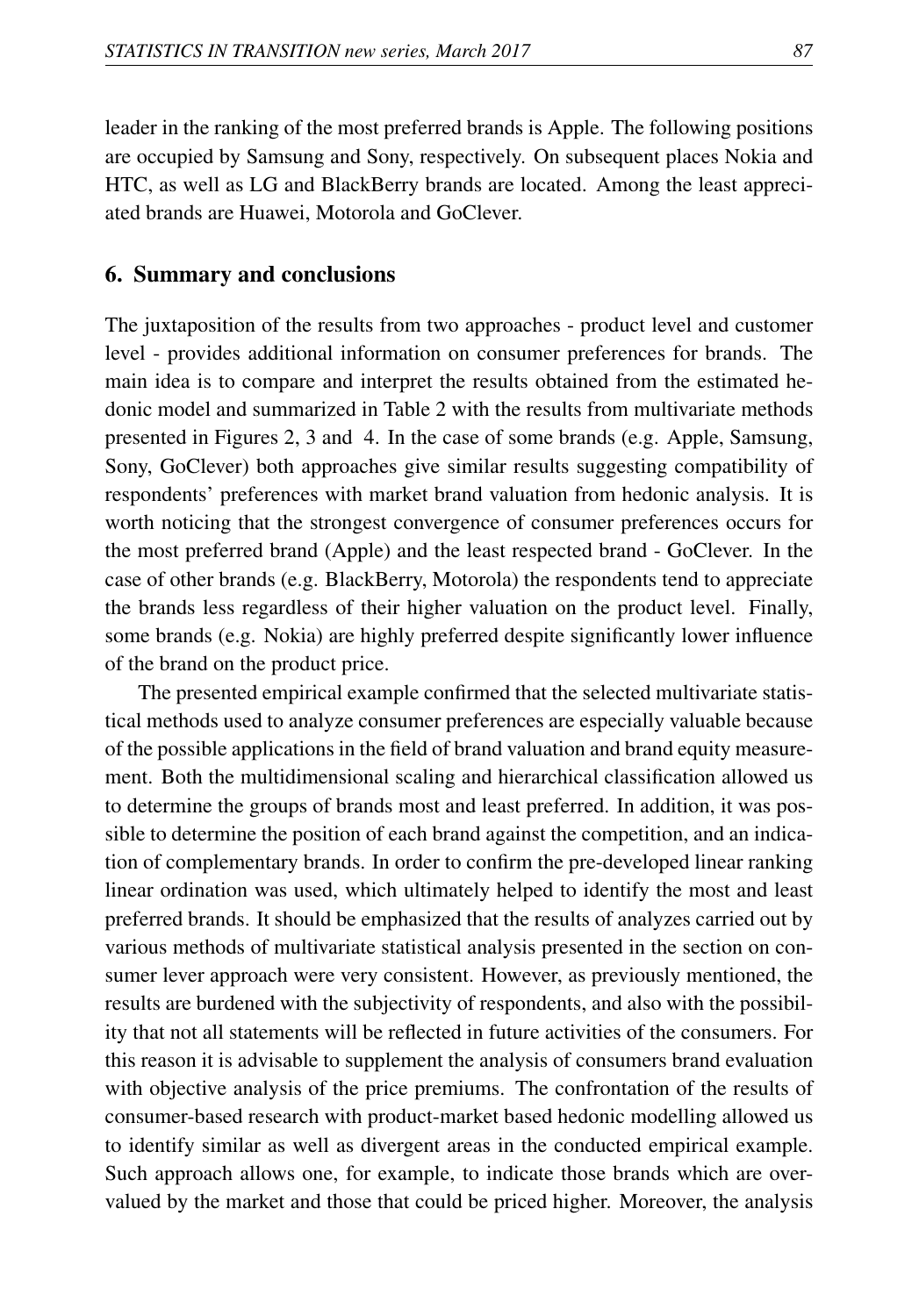facilitates the distinction of segments within the market, and identification of brands that might be appreciated by the consumer with specific preferences.

## Acknowledgements

The study was partly conducted in the framework of the research project entitled The Application of Hedonic Methods in Quality-Adjusted Price Indices (Zastosowanie metod hedonicznych do uwzględniania różnic jakości dóbr we wskaźnikach dynamiki cen). The project has been financed by the National Science Centre on the basis of decision no. DEC-2013/09/N/HS4/03645.

#### REFERENCES

- AAKER, D. A., (1991). *Managing Brand Equity*, New York: The Free Press.
- AILAWADI, K. L., LEHMANN, D. R., NESLIN, S., (2002). A Product-Market-Based Measure of Brand Equity. *Marketing Science Institute Working Paper*, 02-102.
- AMERICAN MARKETING ASSOCIATION, (1960). *Marketing Definitions: A Glossary of Marketing Terms*, Chicago: American Marketing Association.
- BALTAS, G., SARIDAKIS, C., (2010). Measuring Brand Equity in the Car Market: a Hedonic Price Analysis. *Journal of the Operational Research Society*, 61(2), 284–293.
- BRACHIGNER, H. W., (2002). Statistical Theory of Hedonic Price Indices. *DQE Working Papers*, 1, Switzerland: Department of Quantitative Economics, University of Freiburg/Fribourg.
- COBB-WALGREN, C. J., RUBLE C., DONTHU, N., (1995). Brand Equity, Brand Preference, and Purchase Intent. *Journal of Advertising*, 24(3), 25–40
- DE CHERNATONY, L., DALL'OLMO RILEY, F., (1998). Defining a "Brand": Beyond the Literature with Experts' Interpretations. *Journal of Marketing Management*, 14(5), 417–443.
- DZIECHCIARZ, J., et al., (1986). *Ekonometria z elementami programowania matematycznego i analizy porównawczej*, Bartosiewicz S. (ed.); Wrocław: Wyd. AE.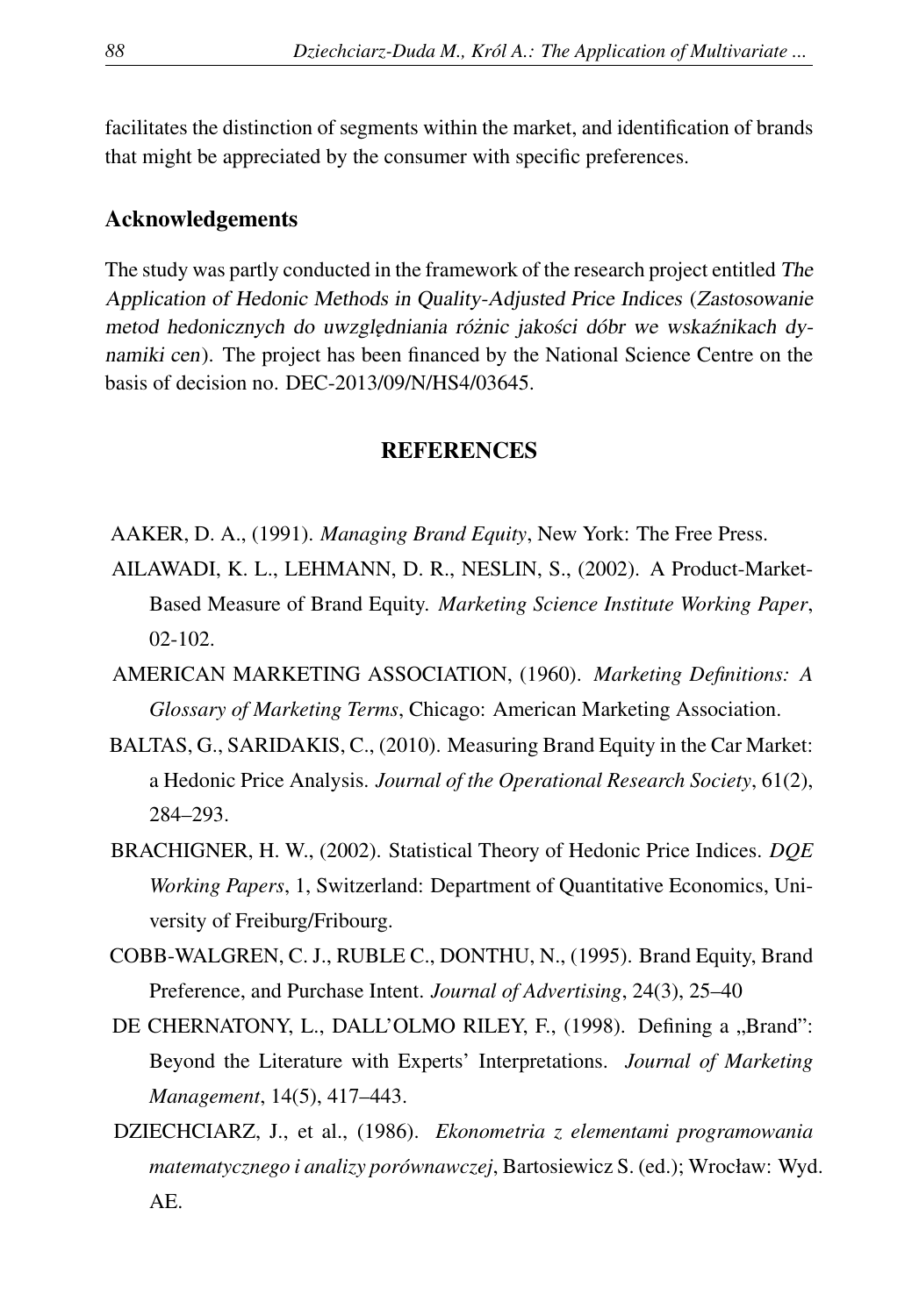- DZIECHCIARZ, J., (2004). Regresja hedoniczna. Próba wskazania obszarów stosowalnosci. In ´ *Przestrzenno-czasowe modelowanie i prognozowanie zjawisk gospodarczych*. A. Zelias (ed.), Kraków: Wyd. AE, 163–175. ´
- DZIECHCIARZ, M., (2008). Deklaracje intencji zakupu w analizie wyposażenia gospodarstw domowych w innowacyjne dobra trwałego użytku. In *Za*stosowania badań marketingowych w procesie tworzenia nowych produktów *(cena, opakowanie, znak towarowy)*, S. Kaczmarczyk, M. Schulz (eds.), Torun:´ TNOIK, 157–166.
- DZIECHCIARZ-DUDA, M., KRÓL, A., (2016). The Analysis of Consumers' Preferences with the Application of Multivariate Models: Hedonic Regression and Multidimensional Scaling. *Archives of Data Science*, under review.
- ERDEM, T., SWAIT, J., (1998). Brand Equity as a Signalling Phenomenon. *Journal of Consumer Psychology*, 7(2), 131–157.
- ERDEM, T., SWAIT, J., BRONIARCZYK, S., CHAKRAVARTI, D., KAPFERER, J. N., KEANE, M., ROBERTS, J., STEENKAMP, J-B. E. M., ZETTELMEYER, F., (1999). Brand Equity, Consumer Learning and Choice. *Marketing Letters*, 10(3), 301–318.
- HELLWIG, Z., (1968), Zastosowanie metody taksonomicznej do typologicznego podziału krajów ze względu na poziom ich rozwoju oraz zasoby i strukturę wykwalifikowanych kadr, Przegląd Statystyczny, 4, 307-326.
- KAMAKURA, W. A., Russell, G. J., (1993). Measuring Brand Value with Scanner Data. *International Journal of Research in Marketing*, 10(1), 9–22.
- KELLER, K. L., (1993). Conceptualizing, Measuring, and Managing Customerbased Brand Equity. *Journal of Marketing*, 57(1); 1–22.
- KELLER, K. L., LEHMANN, D. R., (2006). Brands and Branding: Research Findings and Future Priorities. *Marketing Science*, 25(6), 740–759.
- MAURYA, U. K., MISHRA, P., (2012). What Is a Brand? A Perspective on Brand Meaning. *European Journal of Business and Management*, 4(3), 122–134.
- MORWITZ, V., SCHMITTLEIN, D., (1992). Using segmentation to improve sales forecasts based on purchase intent: which "intenders" actually buy? *Journal of Marketing Research*, 29(4), 391–405.